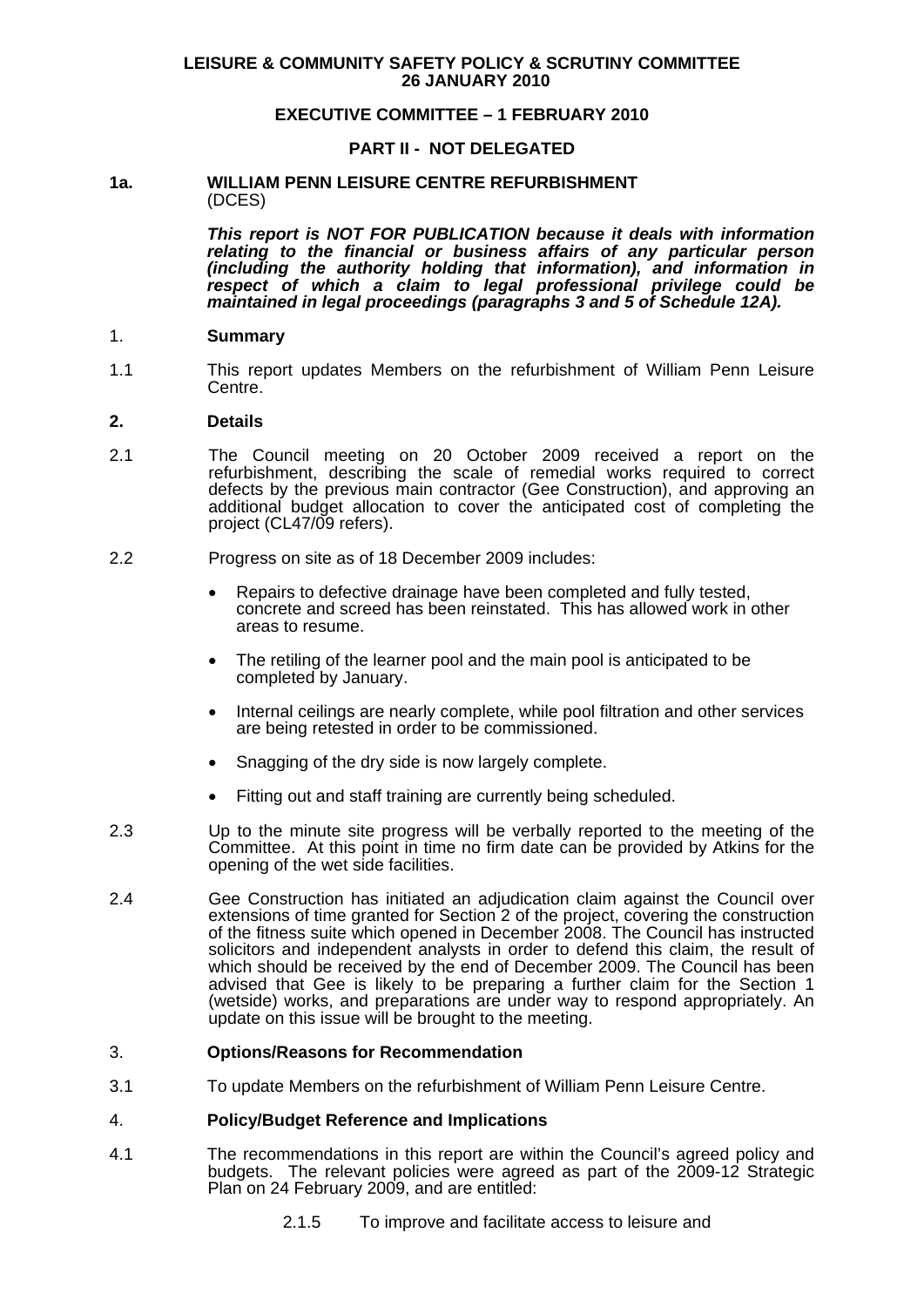recreational activities

3.2.1 We will ensure our services provide value for money

#### 5. **Legal, Equal Opportunities, Staffing, Environmental, Community Safety, Customer Services Centre, Communications, Website and Health & Safety Implications**

5.1 None specific to this report.

## 6. **Financial Implications**

6.1 None specific to this report. Provision has been made in the 2009/10 capital programme for the additional costs expected to be associated with the completion of the refurbishment.

## 7. **Equal Opportunities Implications**

## 7.1 **Relevance Test**  Has a relevance test been completed for Equality Impact? | No

A relevance test is not appropriate for this recommendation.

## 8. **Risk Management and Health & Safety Implications**

- 8.1 The Council has agreed its risk management strategy which can be found on<br>the website at http://www.threerivers.gov.uk. In addition, the risks of the the website at http://www.threerivers.gov.uk. proposals in the report have also been assessed against the Council's duties under Health and Safety legislation relating to employees, visitors and persons affected by our operations. The risk management implications of this report are detailed below.
- 8.2 The subject of this report is covered by the Leisure service plan. Any risks resulting from this report are included in the risk register and managed within this plan.
- 8.3 The following table gives the risks already identified for this project, together with a scored assessment of their impact and likelihood.

| Description of Risk |                                                        | Impact | Likelihood |
|---------------------|--------------------------------------------------------|--------|------------|
|                     | Failure to achieve revised completion date             | Ш      |            |
| $\overline{2}$      | Failure to complete within revised budget              | I٧     |            |
| 3                   | Failure to recover significant additional costs        | IV     |            |
| 4                   | Failure to complete project to required specification  | IV     |            |
| 5                   | Discovery of latent defects post-completion, requiring |        |            |
|                     | closure for further major works                        |        |            |

8.4 The above risks are plotted on the matrix below depending on the scored assessments of impact and likelihood, detailed definitions of which are included in the risk management strategy. The Council has determined its aversion to risk and is prepared to tolerate risks where the combination of impact and likelihood are plotted in the shaded area of the matrix. The remaining risks require a treatment plan.



8.5 In the officers' opinion none of the risks above, were they to come about, would seriously prejudice the achievement of the Strategic Plan and are therefore operational risks. The effectiveness of treatment plans are reviewed by the Audit Committee annually.